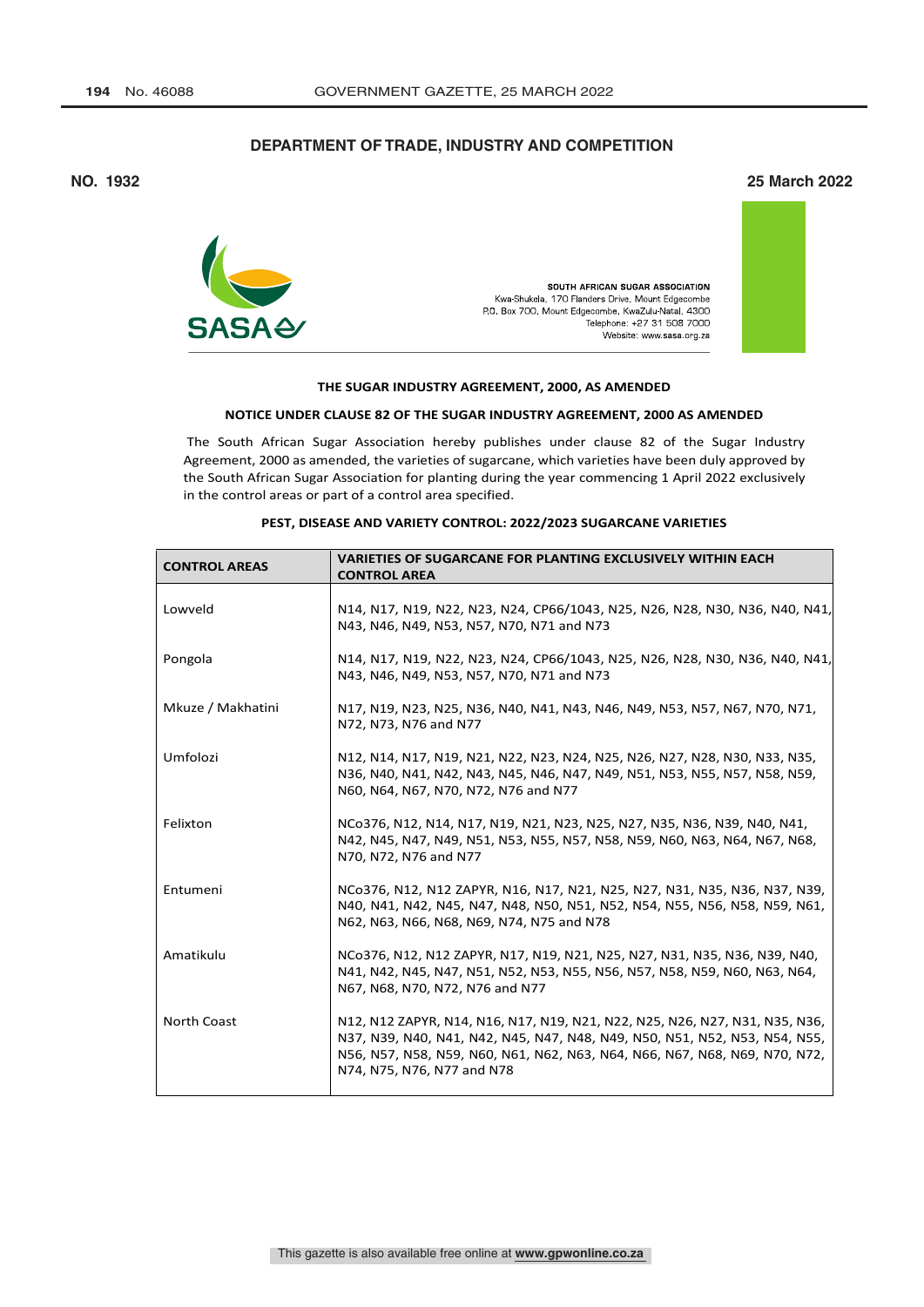| <b>CONTROL AREAS</b>      | <b>VARIETIES OF SUGARCANE FOR PLANTING EXCLUSIVELY WITHIN EACH</b>          |
|---------------------------|-----------------------------------------------------------------------------|
|                           | <b>CONTROL AREA</b>                                                         |
| <b>Midlands North</b>     | N12, N12 ZAPYR, N16, N21, N23, N25, N26, N27, N31, N35, N36, N37, N39,      |
|                           | N40, N41, N42, N43, N45, N47, N48, N49, N50, N51, N52, N53, N54, N55, N59,  |
|                           | N60, N61, N62, N66, N69, N70, N74, N75 and N78                              |
| <b>Midlands South</b>     | N12, N12 ZAPYR, N16, N21, N23, N25, N26, N27, N28, N30, N31, N35, N36, N37, |
|                           | N39, N40, N41, N42, N43, N45, N47, N48, N49, N50, N51, N52, N53, N54 N55,   |
|                           | N58, N59, N60, N61, N62, N66, N69, N74, N75 and N78                         |
| Sezela                    | NCo376, N12, N12 ZAPYR, N16, N21, N27, N31, N36, N37, N39, N40, N41, N42,   |
|                           | N45, N47, N48, N50, N51, N52, N53, N54, N55, N56, N58, N59, N60, N61, N62,  |
|                           | N63, N66, N67, N68, N69, N72, N74, N75, N76, N77 and N78                    |
| Umzimkulu                 |                                                                             |
|                           | NCo376, N12, N12 ZAPYR, N14, N16, N17, N21, N27, N31, N36, N37, N39, N40,   |
|                           | N41, N42, N45, N47, N48, N50, N51, N52, N54, N55, N56, N58, N59, N61, N62,  |
|                           | N63, N66, N67, N68, N69, N72, N74, N75, N76, N77 and N78                    |
| Du Roi Agritech (Pty) Ltd |                                                                             |
|                           | N14, N19, N23, N25, N36, N40, N41, N46, N49, N50, N52, N53, N57, N60, N67,  |
|                           | N72                                                                         |
|                           |                                                                             |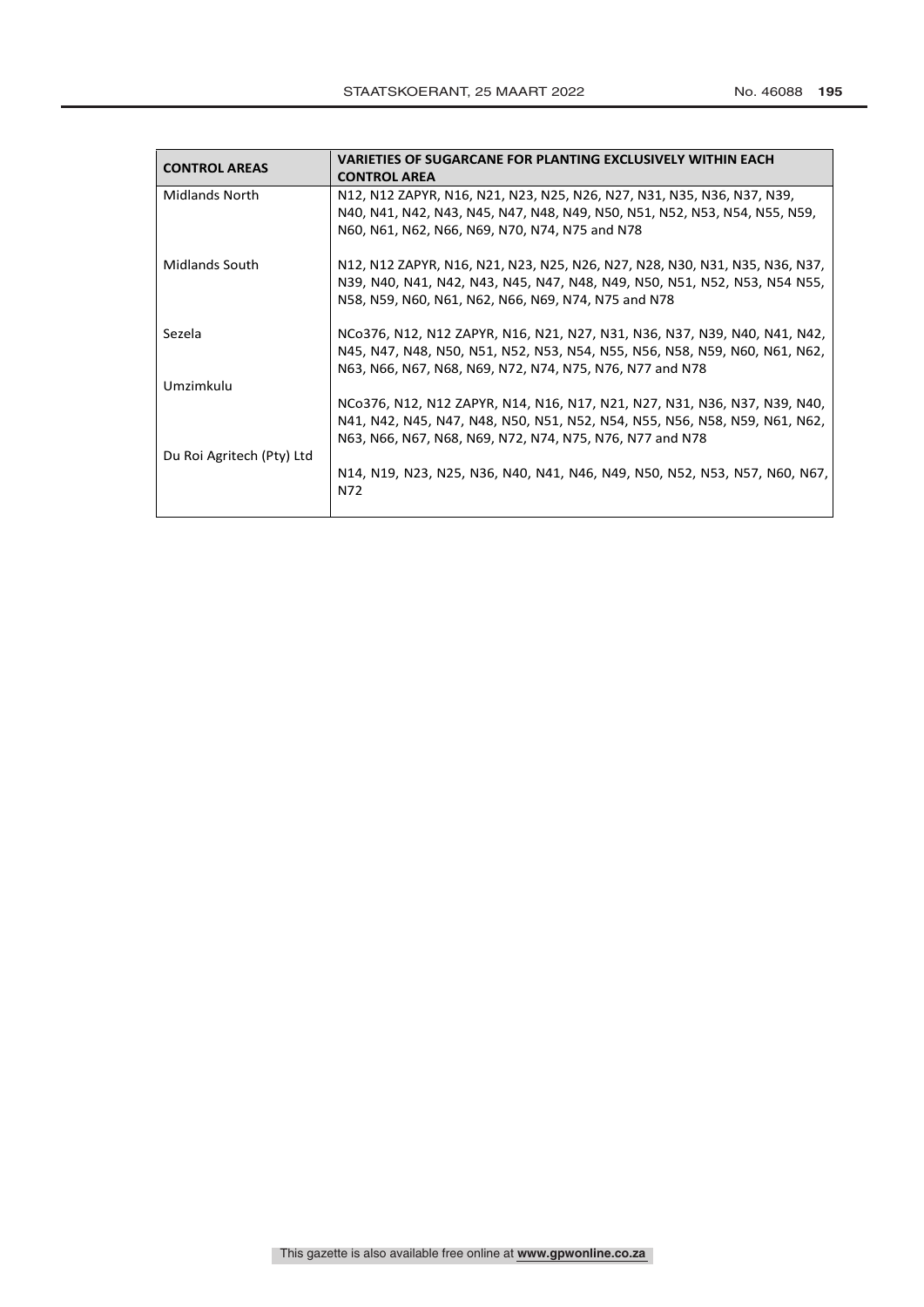r.

### **THE SUGAR INDUSTRY AGREEMENT, 2000, AS AMENDED**

### CONTROL AREAS

### **AREAS OF JURISDICTION BY LOCAL MUNICIPALITIES**

| Lowveld         | City of Mbombela (MP 326) Nkomazi (MP 324).                                                                                                                                                                                                                                                                                                                                                                                                                                                                                                                                                                                                                                              |
|-----------------|------------------------------------------------------------------------------------------------------------------------------------------------------------------------------------------------------------------------------------------------------------------------------------------------------------------------------------------------------------------------------------------------------------------------------------------------------------------------------------------------------------------------------------------------------------------------------------------------------------------------------------------------------------------------------------------|
| Pongola         | uPhongolo (KZN 262), Umhlabuyalingana (KZN 271); Nongoma (KZN 265) and Jozini<br>(KZN 272), north of the Mduna River.                                                                                                                                                                                                                                                                                                                                                                                                                                                                                                                                                                    |
| Mkuze/Makhatini | Umhlabuyalingana (KZN 271), Jozini (KZN 272), uPhongolo (KZN 262), Nongoma (KZN<br>265) and the Big Five Hlabisa (KZN 276) the northern boundary being the<br>Mozambique and Swaziland borders, the Jozini dam and south of a line along<br>31º28'19.8"S up to 27º28'19.8"E. The western boundary being the eastern and<br>southern shores of Jozini dam and the western shore of Jozini dam up to Candover<br>(at the crossing of the R69 - 31°28'19.8"S) then in line with Candover south along<br>27°28'19.8"E up to the Mduna River. The southern boundary being the Mduna River<br>and along the Mzunduzi River up to 27°47'52.3"S and from there eastwards to the<br>Indian Ocean. |
| Umfolozi        | Big Five Hlabisa (KZN 276), Mtubatuba (KZN 275), uMfolozi (KZN 281), the northern<br>boundary being the Mduna River and along the Mzunduzi River up to 27°47'52.3"S<br>and from there eastwards to the Indian Ocean. The southern boundary is Teza Lake.                                                                                                                                                                                                                                                                                                                                                                                                                                 |
| Felixton        | uMlalazi (KZN 284) north of the Bhadi River and east of the road linking the R102<br>with the town of Mtunzini, uMhlatuze (KZN 282), uMfolozi (KZN 281) south of<br>Kwambonambi, Mthonjaneni (KZN 285), uMfolozi (KZN 281) and City of uMhlathuze<br>(KZN 282).                                                                                                                                                                                                                                                                                                                                                                                                                          |
| Amatikulu       | uMlalazi (KZN 284), south of the uMlalazi river and Mandeni (KZN 291) north of the<br>Tugela and Nyoni Rivers and west of the R102.                                                                                                                                                                                                                                                                                                                                                                                                                                                                                                                                                      |
| Entumeni        | uMlalazi (KZN 284), Nkandla (KZN 286) and Mthonjaneni (KZN 285), including the<br>Eshowe, Entumeni and Melmoth cane supply areas.                                                                                                                                                                                                                                                                                                                                                                                                                                                                                                                                                        |
| North Coast     | Mandeni (KZN 291), south of the Tugela and Nyoni Rivers and east of the R102;<br>KwaDukuza (KZN 292), Maphumulo (KZN 294), Umvoti (KZN 245), Ndwedwe (KZN<br>293) and eThekwini (ETH), east of the N3.                                                                                                                                                                                                                                                                                                                                                                                                                                                                                   |
| Midlands North  | East of the N3 and within the boundaries of Umvoti (KZN 245), Msinga (KZN 244),<br>uMshwathi (KZN 221), Maphumulo (KZN 294), Mkhambathini (KZN 226), the<br>Msunduzi (KZN 225) and uMngeni (KZN 222).                                                                                                                                                                                                                                                                                                                                                                                                                                                                                    |
| Midlands South  | West of the N3 and within the boundaries of Richmond (KZN 227), Mkhambathini<br>(KZN 226), the Msunduzi (KZN 225) and eThekwini (ETH).                                                                                                                                                                                                                                                                                                                                                                                                                                                                                                                                                   |